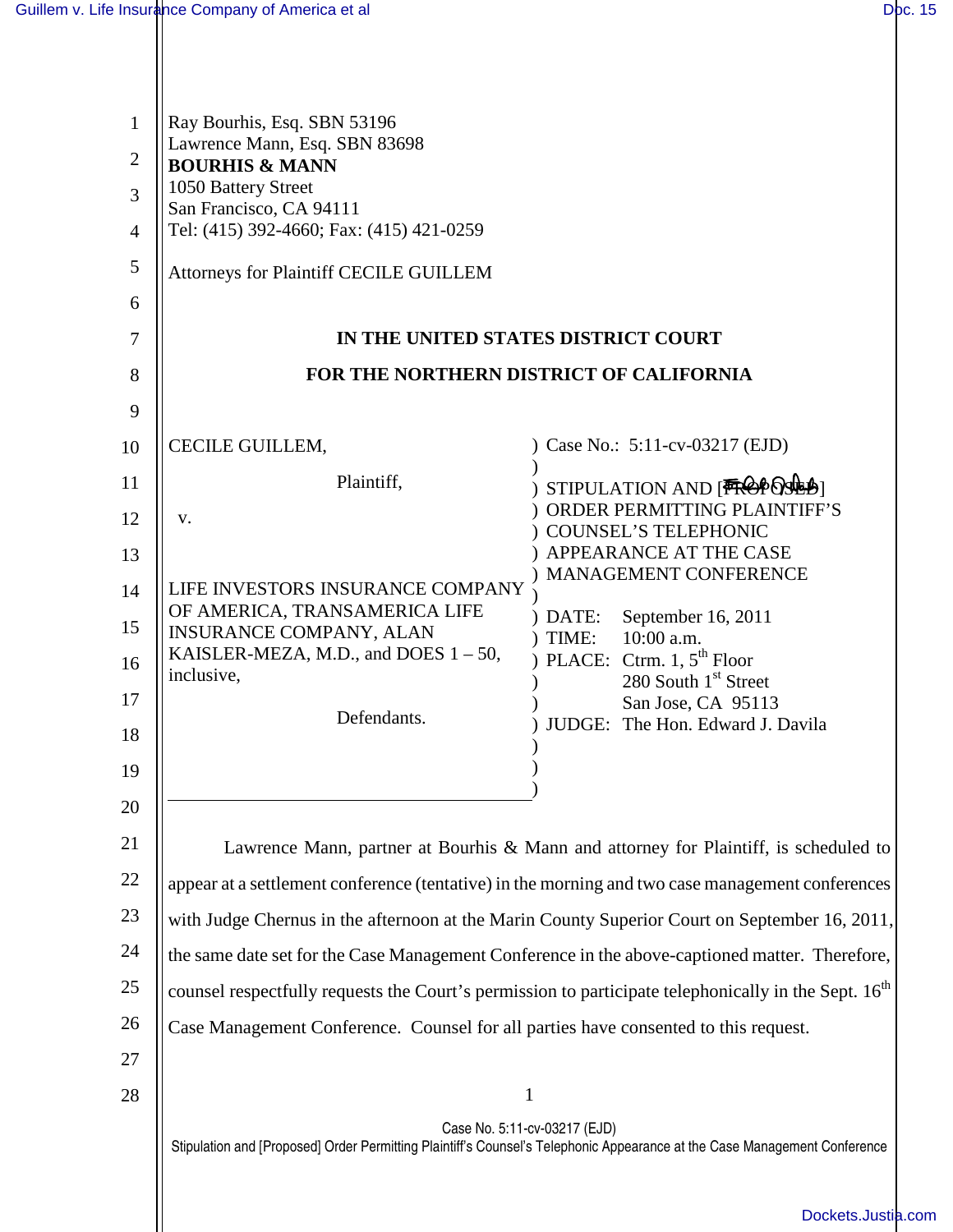| $\mathbf{1}$     | <b>STIPULATION</b>                                                                                                                                        |                                                                                      |                                                                                              |
|------------------|-----------------------------------------------------------------------------------------------------------------------------------------------------------|--------------------------------------------------------------------------------------|----------------------------------------------------------------------------------------------|
| $\overline{2}$   |                                                                                                                                                           | IT IS HEREBY STIPULATED by and between the parties, through their respective counsel |                                                                                              |
| 3                |                                                                                                                                                           |                                                                                      | of record, that if the Court permits, Lawrence Mann shall be permitted to participate in the |
| $\overline{4}$   |                                                                                                                                                           | September 16, 2011 (10:00 a.m.) Case Management Conference via telephone.            |                                                                                              |
| 5                | Dated:                                                                                                                                                    | August 23, 2011                                                                      | <b>BOURHIS &amp; MANN</b>                                                                    |
| 6                |                                                                                                                                                           |                                                                                      | /s/ Lawrence Mann<br>By:                                                                     |
| $\boldsymbol{7}$ |                                                                                                                                                           |                                                                                      | Ray Bourhis, Esq.<br>Lawrence Mann, Esq.                                                     |
| 8                |                                                                                                                                                           |                                                                                      | Attorneys for Plaintiff CECILE GUILLEM                                                       |
| 9                | Dated:                                                                                                                                                    | August 23, 2011                                                                      | <b>WILSON ELSER MOSKOWITZ</b>                                                                |
| 10               |                                                                                                                                                           |                                                                                      | <b>EDELMAN &amp; DICKER, LLP</b>                                                             |
| 11               |                                                                                                                                                           |                                                                                      | /s/ Donald P. Sullivan<br>$\rm\,By:$                                                         |
| 12               |                                                                                                                                                           |                                                                                      | Donald P. Sullivan<br><b>Attorneys for Defendants</b>                                        |
| 13               |                                                                                                                                                           |                                                                                      | <b>INVESTORS</b><br><b>LIFE</b><br><b>INSURANCE</b>                                          |
| 14               |                                                                                                                                                           |                                                                                      | <b>COMPANY</b><br><b>OF</b><br><b>AMERICA</b><br>and<br>TRANSAMERICA LIFE INSURANCE          |
| 15               |                                                                                                                                                           |                                                                                      | <b>COMPANY</b>                                                                               |
| 16               |                                                                                                                                                           |                                                                                      |                                                                                              |
| 17               | Dated:                                                                                                                                                    | August 23, 2011                                                                      | <b>HINSHAW MARSH STILL &amp; HINSHAW</b>                                                     |
| 18               |                                                                                                                                                           |                                                                                      | /s/ Thomas E. Still<br>By:<br>Thomas E. Still                                                |
| 19               |                                                                                                                                                           |                                                                                      | <b>Attorneys for Defendant</b><br>ALLEN KAISLER-MEZA, M.D.                                   |
| 20               |                                                                                                                                                           |                                                                                      |                                                                                              |
| 21               |                                                                                                                                                           |                                                                                      | PURSUANT TO THE ABOVE STIPULATION, IT IS SO ORDERED.                                         |
| 22               |                                                                                                                                                           |                                                                                      |                                                                                              |
| 23               | Date:                                                                                                                                                     | August 26, 2011                                                                      |                                                                                              |
| 24               |                                                                                                                                                           |                                                                                      | The Hon. Edward J. Davila                                                                    |
| 25               |                                                                                                                                                           |                                                                                      | <b>United States District Judge</b>                                                          |
| 26               |                                                                                                                                                           |                                                                                      |                                                                                              |
| 27               |                                                                                                                                                           |                                                                                      |                                                                                              |
| 28               |                                                                                                                                                           |                                                                                      | $\overline{2}$                                                                               |
|                  | Case No. 5:11-cv-03217 (EJD)<br>Stipulation and [Proposed] Order Permitting Plaintiff's Counsel's Telephonic Appearance at the Case Management Conference |                                                                                      |                                                                                              |
|                  |                                                                                                                                                           |                                                                                      |                                                                                              |
|                  |                                                                                                                                                           |                                                                                      |                                                                                              |